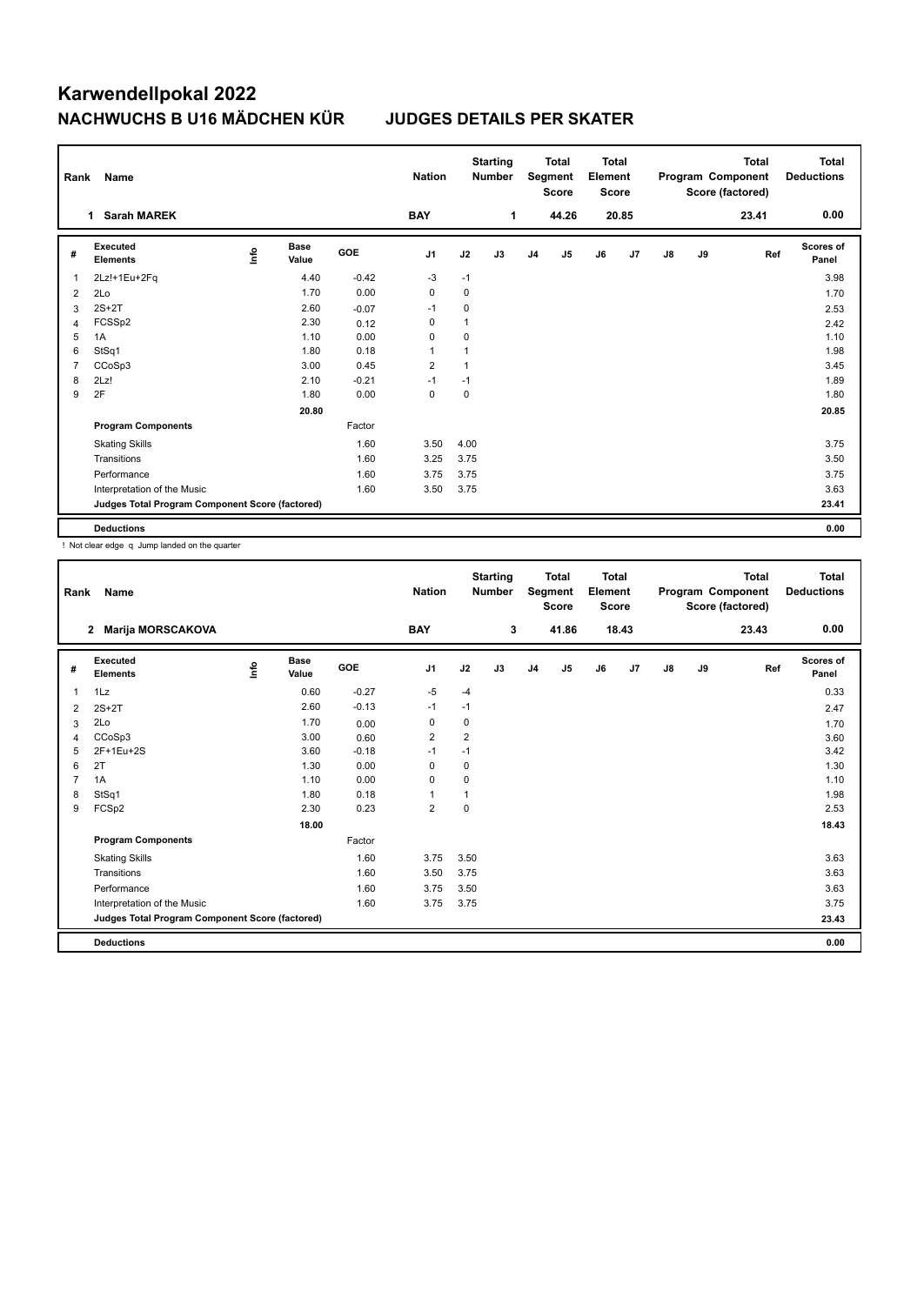# **Karwendellpokal 2022 NACHWUCHS B U16 MÄDCHEN KÜR JUDGES DETAILS PER SKATER**

| Rank           | Name                                            |      |                      |         | <b>Nation</b>  |                | <b>Starting</b><br><b>Number</b> |    | <b>Total</b><br>Segment<br><b>Score</b> | <b>Total</b><br>Element<br><b>Score</b> |       |               |    | <b>Total</b><br>Program Component<br>Score (factored) | <b>Total</b><br><b>Deductions</b> |
|----------------|-------------------------------------------------|------|----------------------|---------|----------------|----------------|----------------------------------|----|-----------------------------------------|-----------------------------------------|-------|---------------|----|-------------------------------------------------------|-----------------------------------|
|                | 3 Daria SHARIATI AHARI                          |      |                      |         | <b>BAY</b>     |                | 6                                |    | 40.49                                   |                                         | 15.29 |               |    | 25.20                                                 | 0.00                              |
| #              | <b>Executed</b><br><b>Elements</b>              | Info | <b>Base</b><br>Value | GOE     | J <sub>1</sub> | J2             | J3                               | J4 | J5                                      | J6                                      | J7    | $\mathsf{J}8$ | J9 | Ref                                                   | Scores of<br>Panel                |
| $\mathbf{1}$   | 2S                                              |      | 1.30                 | 0.33    | 3              | $\overline{2}$ |                                  |    |                                         |                                         |       |               |    |                                                       | 1.63                              |
| $\overline{2}$ | 1A+1Eu+2S                                       |      | 2.90                 | 0.13    | 1              | $\mathbf{1}$   |                                  |    |                                         |                                         |       |               |    |                                                       | 3.03                              |
| $\mathbf{3}$   | 1A                                              |      | 1.10                 | 0.00    | $\mathbf 0$    | $\mathbf 0$    |                                  |    |                                         |                                         |       |               |    |                                                       | 1.10                              |
| $\overline{4}$ | CCoSp2                                          |      | 2.50                 | 0.25    | 1              | $\mathbf{1}$   |                                  |    |                                         |                                         |       |               |    |                                                       | 2.75                              |
| 5              | 2Lo                                             |      | 1.70                 | 0.09    | $\mathbf{1}$   | 0              |                                  |    |                                         |                                         |       |               |    |                                                       | 1.79                              |
| 6              | $1F+1T$                                         |      | 0.90                 | 0.00    | $\mathbf 0$    | $\pmb{0}$      |                                  |    |                                         |                                         |       |               |    |                                                       | 0.90                              |
| $\overline{7}$ | 2Lo                                             |      | 1.70                 | $-0.34$ | $-2$           | $-2$           |                                  |    |                                         |                                         |       |               |    |                                                       | 1.36                              |
| 8              | FCSpNV                                          |      | 0.00                 | 0.00    | ä,             | ä,             |                                  |    |                                         |                                         |       |               |    |                                                       | 0.00                              |
| 9              | StSq2                                           |      | 2.60                 | 0.13    | $\overline{2}$ | $-1$           |                                  |    |                                         |                                         |       |               |    |                                                       | 2.73                              |
|                |                                                 |      | 14.70                |         |                |                |                                  |    |                                         |                                         |       |               |    |                                                       | 15.29                             |
|                | <b>Program Components</b>                       |      |                      | Factor  |                |                |                                  |    |                                         |                                         |       |               |    |                                                       |                                   |
|                | <b>Skating Skills</b>                           |      |                      | 1.60    | 4.25           | 3.75           |                                  |    |                                         |                                         |       |               |    |                                                       | 4.00                              |
|                | Transitions                                     |      |                      | 1.60    | 4.25           | 3.75           |                                  |    |                                         |                                         |       |               |    |                                                       | 4.00                              |
|                | Performance                                     |      |                      | 1.60    | 4.00           | 3.50           |                                  |    |                                         |                                         |       |               |    |                                                       | 3.75                              |
|                | Interpretation of the Music                     |      |                      | 1.60    | 4.50           | 3.50           |                                  |    |                                         |                                         |       |               |    |                                                       | 4.00                              |
|                | Judges Total Program Component Score (factored) |      |                      |         |                |                |                                  |    |                                         |                                         |       |               |    |                                                       | 25.20                             |
|                | <b>Deductions</b>                               |      |                      |         |                |                |                                  |    |                                         |                                         |       |               |    |                                                       | 0.00                              |
|                |                                                 |      |                      |         |                |                |                                  |    |                                         |                                         |       |               |    |                                                       |                                   |
|                |                                                 |      |                      |         |                |                |                                  |    |                                         |                                         |       |               |    |                                                       |                                   |
| Rank           | Name                                            |      |                      |         | <b>Nation</b>  |                | <b>Starting</b><br>Number        |    | <b>Total</b><br>Segment<br><b>Score</b> | <b>Total</b><br>Element<br><b>Score</b> |       |               |    | <b>Total</b><br>Program Component<br>Score (factored) | <b>Total</b><br><b>Deductions</b> |
|                | 4 Simone SCHWARZ                                |      |                      |         | <b>BAY</b>     |                | 4                                |    | 36.96                                   |                                         | 16.65 |               |    | 21.81                                                 | $-1.50$                           |
| #              | <b>Executed</b><br>Elements                     | lnfo | <b>Base</b><br>Value | GOE     | J <sub>1</sub> | J2             | J3                               | J4 | J5                                      | J6                                      | J7    | J8            | J9 | Ref                                                   | Scores of<br>Panel                |
| $\mathbf{1}$   | 2T                                              |      | 1.30                 | 0.26    | $\overline{c}$ | 2              |                                  |    |                                         |                                         |       |               |    |                                                       | 1.56                              |
| $\overline{2}$ | 1A+1Eu+2S                                       |      | 2.90                 | 0.07    | $\mathbf 0$    | $\mathbf{1}$   |                                  |    |                                         |                                         |       |               |    |                                                       | 2.97                              |
| 3              | FSSp2                                           |      | 2.30                 | 0.23    | $\mathbf{1}$   | $\mathbf{1}$   |                                  |    |                                         |                                         |       |               |    |                                                       | 2.53                              |
| $\overline{4}$ | 2Lo                                             |      | 1.70                 | 0.00    | $\mathbf 0$    | $\mathbf 0$    |                                  |    |                                         |                                         |       |               |    |                                                       | 1.70                              |
| 5              | StSq1                                           |      | 1.80                 | $-0.09$ | $\mathbf 0$    | $-1$           |                                  |    |                                         |                                         |       |               |    |                                                       | 1.71                              |
| 6              | 2Lo                                             | F    | 1.70                 | $-0.85$ | $-5$           | $-5$           |                                  |    |                                         |                                         |       |               |    |                                                       | 0.85                              |
| $\overline{7}$ | $1A+2Tq$                                        | F    | 2.40                 | $-0.59$ | $-5$           | $-4$           |                                  |    |                                         |                                         |       |               |    |                                                       | 1.81                              |
| 8              | CCoSp3                                          |      | 3.00                 | 0.00    | $\mathbf 0$    | $\pmb{0}$      |                                  |    |                                         |                                         |       |               |    |                                                       | 3.00                              |
| 9              | 2S<                                             | F    | 1.04                 | $-0.52$ | $-5$           | $-5$           |                                  |    |                                         |                                         |       |               |    |                                                       | 0.52                              |
|                |                                                 |      | 18.14                |         |                |                |                                  |    |                                         |                                         |       |               |    |                                                       | 16.65                             |
|                | <b>Program Components</b>                       |      |                      | Factor  |                |                |                                  |    |                                         |                                         |       |               |    |                                                       |                                   |
|                | <b>Skating Skills</b>                           |      |                      | 1.60    | 3.50           | 3.75           |                                  |    |                                         |                                         |       |               |    |                                                       | 3.63                              |
|                | Transitions                                     |      |                      | 1.60    | 3.75           | 3.25           |                                  |    |                                         |                                         |       |               |    |                                                       | 3.50                              |
|                | Performance                                     |      |                      | 1.60    | 3.00           | 3.50           |                                  |    |                                         |                                         |       |               |    |                                                       | 3.25                              |
|                | Interpretation of the Music                     |      |                      | 1.60    | 3.25           | 3.25           |                                  |    |                                         |                                         |       |               |    |                                                       | 3.25                              |
|                | Judges Total Program Component Score (factored) |      |                      |         |                |                |                                  |    |                                         |                                         |       |               |    |                                                       | 21.81                             |

< Under-rotated jump F Fall q Jump landed on the quarter